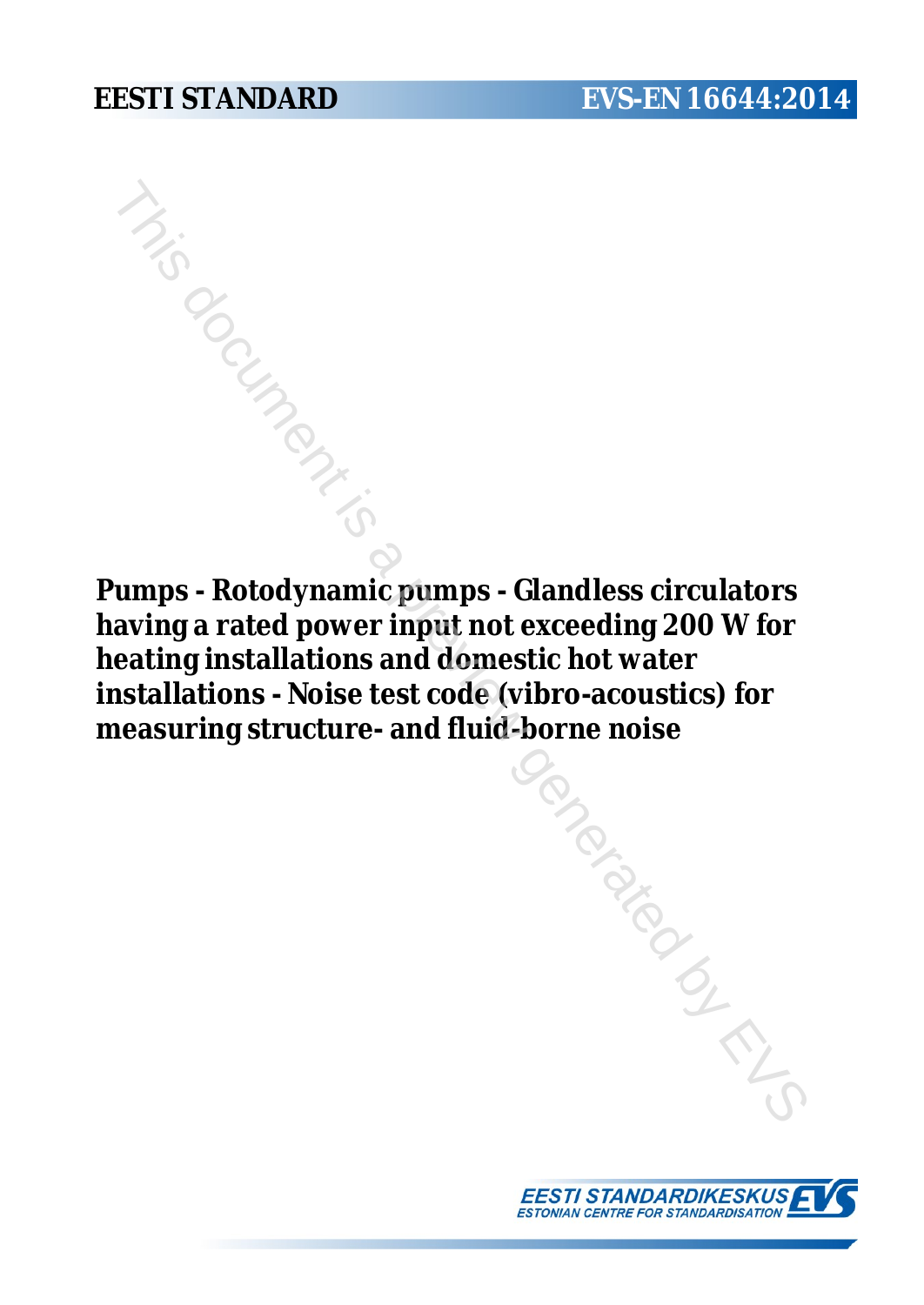# **EESTI STANDARDI EESSÕNA NATIONAL FOREWORD**

|                                                                                                                                                                                                                        | See Eesti standard EVS-EN 16644:2014 sisaldab This Estonian<br>teksti.                                                             | standard<br>EVS-EN<br>16644:2014<br>Euroopa standardi EN 16644:2014 ingliskeelset consists of the English text of the European<br>standard EN 16644:2014. |  |  |
|------------------------------------------------------------------------------------------------------------------------------------------------------------------------------------------------------------------------|------------------------------------------------------------------------------------------------------------------------------------|-----------------------------------------------------------------------------------------------------------------------------------------------------------|--|--|
|                                                                                                                                                                                                                        | on jõustunud<br>sellekohase<br>Standard<br>avaldamisega EVS Teatajas                                                               | teate This standard has been<br>endorsed with a<br>notification published in the official bulletin of the<br>Estonian Centre for Standardisation.         |  |  |
|                                                                                                                                                                                                                        | Euroopa standardimisorganisatsioonid on teinud<br>Euroopa<br>standardi<br>rahvuslikele<br>liikmetele<br>kättesaadavaks 10.12.2014. | Date of Availability of the European standard is<br>10.12.2014.                                                                                           |  |  |
|                                                                                                                                                                                                                        | Standard<br>kättesaadav<br>Eesti  <br>on<br>Standardikeskusest.                                                                    | The standard is available from the Estonian Centre<br>for Standardisation.                                                                                |  |  |
| Tagasisidet standardi sisu kohta on võimalik edastada, kasutades EVS-i veebilehel asuvat tagasiside<br>vormi või saates e-kirja meiliaadressile <u>standardiosakond@evs.ee</u> .<br>ICS 23.080                         |                                                                                                                                    |                                                                                                                                                           |  |  |
|                                                                                                                                                                                                                        |                                                                                                                                    |                                                                                                                                                           |  |  |
| Standardite reprodutseerimise ja levitamise õigus kuulub Eesti Standardikeskusele<br>Andmete paljundamine, taastekitamine, kopeerimine, salvestamine elektroonsesse süsteemi või edastamine ükskõik millises           |                                                                                                                                    |                                                                                                                                                           |  |  |
| vormis või millisel teel ilma Eesti Standardikeskuse kirjaliku loata on keelatud.                                                                                                                                      |                                                                                                                                    |                                                                                                                                                           |  |  |
| Kui Teil on küsimusi standardite autorikaitse kohta, võtke palun ühendust Eesti Standardikeskusega:<br>Aru 10, 10317 Tallinn, Eesti; koduleht www.evs.ee; telefon 605 5050; e-post info@evs.ee                         |                                                                                                                                    |                                                                                                                                                           |  |  |
| The right to reproduce and distribute standards belongs to the Estonian Centre for Standardisation                                                                                                                     |                                                                                                                                    |                                                                                                                                                           |  |  |
| No part of this publication may be reproduced or utilized in any form or by any means, electronic or mechanical, including<br>photocopying, without a written permission from the Estonian Centre for Standardisation. |                                                                                                                                    |                                                                                                                                                           |  |  |
| If you have any questions about copyright, please contact Estonian Centre for Standardisation:                                                                                                                         |                                                                                                                                    |                                                                                                                                                           |  |  |
|                                                                                                                                                                                                                        |                                                                                                                                    |                                                                                                                                                           |  |  |

#### ICS 23.080

Aru 10, 10317 Tallinn, Estonia; homepage [www.evs.ee](http://www.evs.ee/); phone +372 605 5050; e-mail info@evs.ee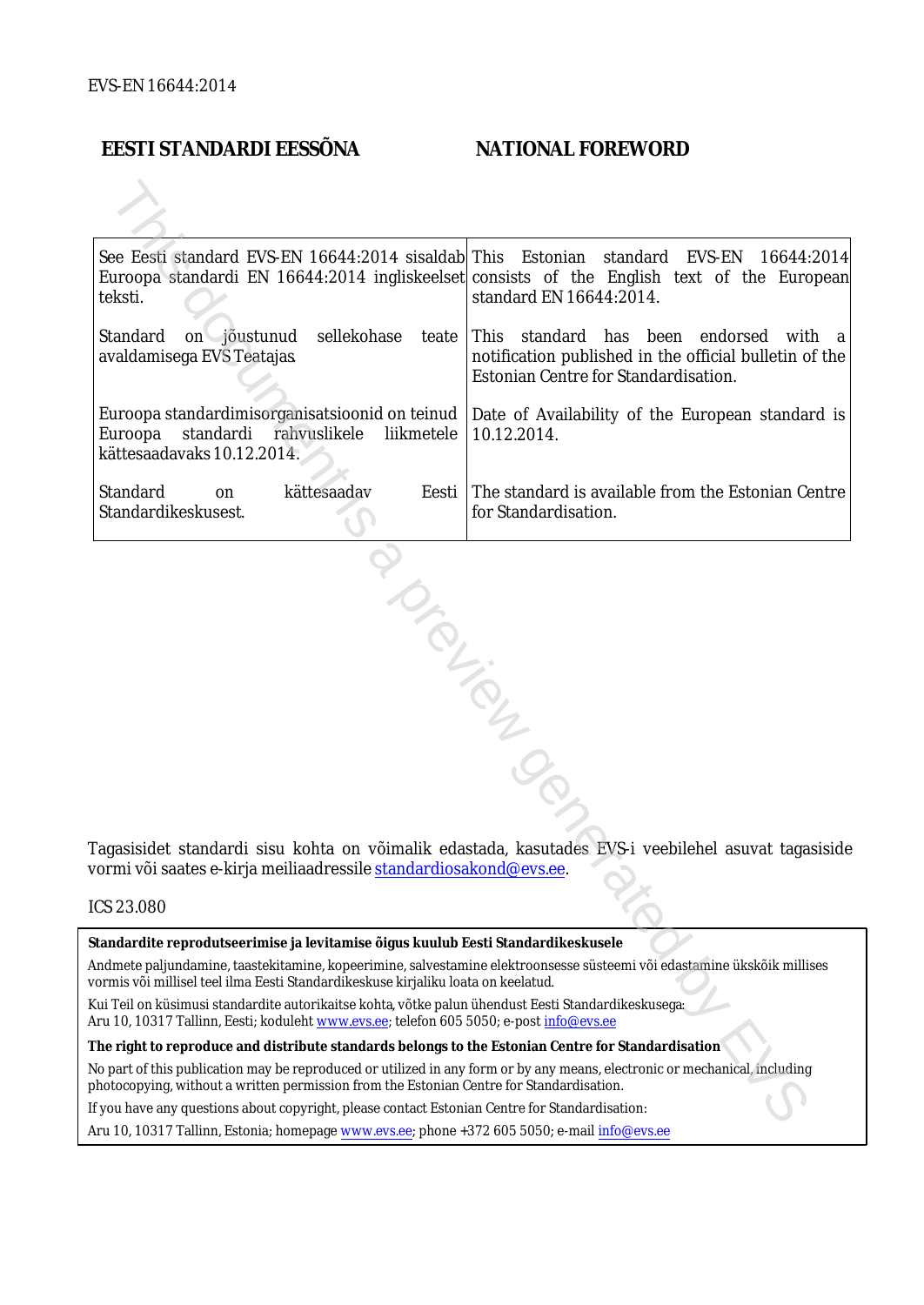# EUROPEAN STANDARD NORME EUROPÉENNE

EUROPÄISCHE NORM

# **EN 16644**

December 2014

ICS 23.080 Supersedes EN 1151-2:2006

English Version

# Pumps - Rotodynamic pumps - Glandless circulators having a rated power input not exceeding 200 W for heating installations and domestic hot water installations - Noise test code (vibroacoustics) for measuring structure- and fluid-borne noise

Pompes - Pompes rotodynamiques - Circulateurs sans presse-étoupe de puissance absorbée n'excédant pas 200 W, destinés au chauffage central et à la distribution d'eau chaude sanitaire domestique - Code d'essai acoustique (vibro-acoustique) pour le mesurage des bruits de structure et hydrauliques

 Pumpen - Kreiselpumpen - Umwälzpumpen in Nassläuferbauart mit elektrischer Leistungsaufnahme bis 200 W für Heizungsanlagen und Brauchwassererwärmungsanlagen für den Hausgebrauch - Geräuschprüfvorschrift (vibro-akustisch) zur Messung von Körperschall und Flüssigkeitsschall

This European Standard was approved by CEN on 2 November 2014.

CEN members are bound to comply with the CEN/CENELEC Internal Regulations which stipulate the conditions for giving this European Standard the status of a national standard without any alteration. Up-to-date lists and bibliographical references concerning such national standards may be obtained on application to the CEN-CENELEC Management Centre or to any CEN member.

This European Standard exists in three official versions (English, French, German). A version in any other language made by translation under the responsibility of a CEN member into its own language and notified to the CEN-CENELEC Management Centre has the same status as the official versions.

CEN members are the national standards bodies of Austria, Belgium, Bulgaria, Croatia, Cyprus, Czech Republic, Denmark, Estonia, Finland, Former Yugoslav Republic of Macedonia, France, Germany, Greece, Hungary, Iceland, Ireland, Italy, Latvia, Lithuania, Luxembourg, Malta, Netherlands, Norway, Poland, Portugal, Romania, Slovakia, Slovenia, Spain, Sweden, Switzerland, Turkey and United Kingdom.



EUROPEAN COMMITTEE FOR STANDARDIZATION COMITÉ EUROPÉEN DE NORMALISATION EUROPÄISCHES KOMITEE FÜR NORMUNG January Contractor

**CEN-CENELEC Management Centre: Avenue Marnix 17, B-1000 Brussels**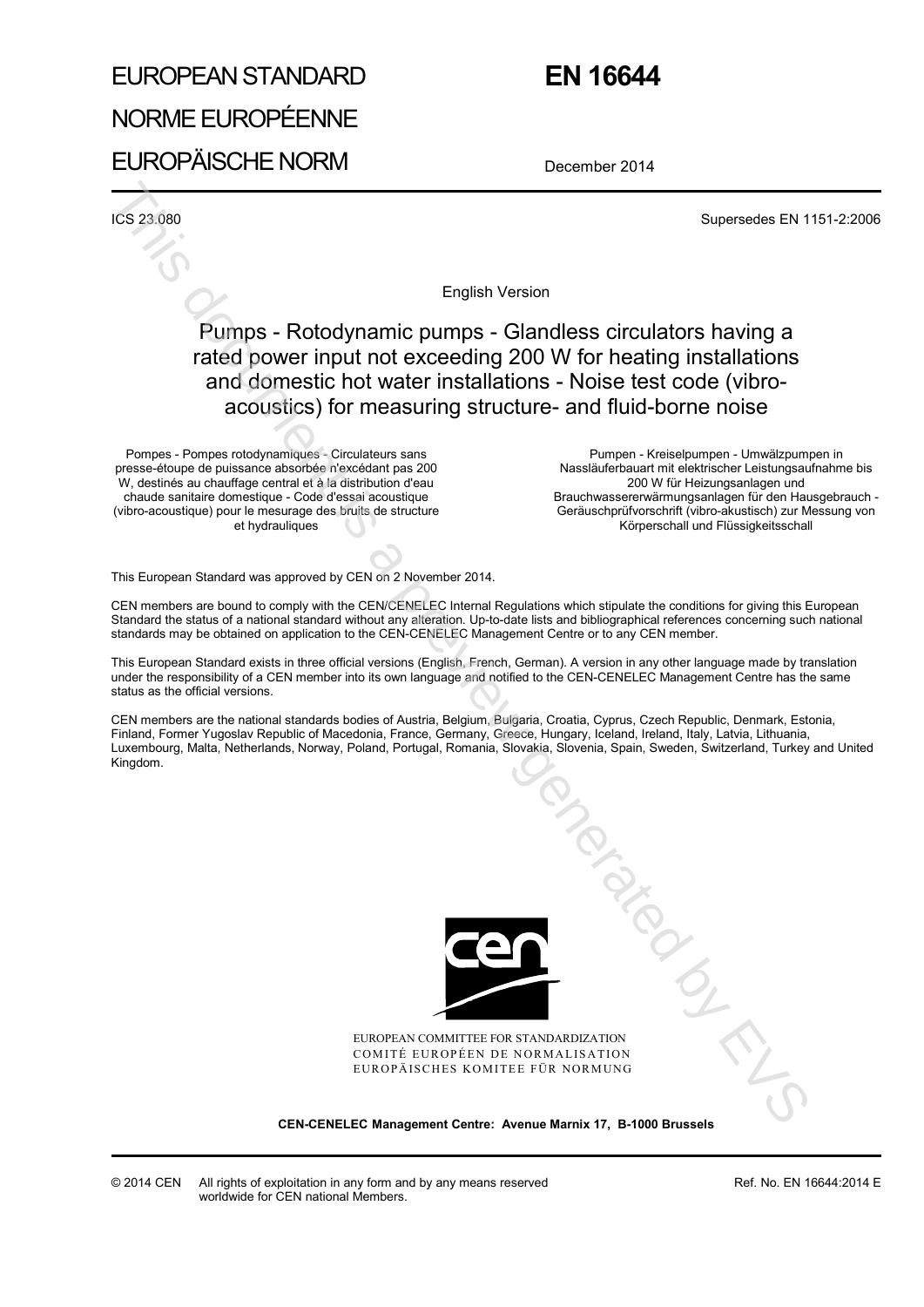# Contents

| 1<br>$\mathbf{2}$<br>3<br>4<br>5<br>5.1<br>5.2<br>5.3<br>5.4<br>5.5<br>5.6<br>5.7<br>5.7.1<br>5.7.2<br>5.8<br>5.8.1<br>5.8.2<br>5,8,3<br>5.9<br>6<br>6.1<br>6.2<br>6.2.1<br>6.2.2<br>6.3<br>7<br>7.1<br>7.2<br>7.3<br>8<br>8.1<br>Frequency range<br>8.2<br>8.2.1<br>8.2.2<br>8.3<br>8.4<br>8.4.1<br>8.4.2<br>8.4.3<br>8.5<br>8.5.1 |       |  |  |  |  |  |
|-------------------------------------------------------------------------------------------------------------------------------------------------------------------------------------------------------------------------------------------------------------------------------------------------------------------------------------|-------|--|--|--|--|--|
|                                                                                                                                                                                                                                                                                                                                     |       |  |  |  |  |  |
|                                                                                                                                                                                                                                                                                                                                     |       |  |  |  |  |  |
|                                                                                                                                                                                                                                                                                                                                     |       |  |  |  |  |  |
|                                                                                                                                                                                                                                                                                                                                     |       |  |  |  |  |  |
|                                                                                                                                                                                                                                                                                                                                     |       |  |  |  |  |  |
|                                                                                                                                                                                                                                                                                                                                     |       |  |  |  |  |  |
|                                                                                                                                                                                                                                                                                                                                     |       |  |  |  |  |  |
|                                                                                                                                                                                                                                                                                                                                     |       |  |  |  |  |  |
|                                                                                                                                                                                                                                                                                                                                     |       |  |  |  |  |  |
|                                                                                                                                                                                                                                                                                                                                     |       |  |  |  |  |  |
|                                                                                                                                                                                                                                                                                                                                     |       |  |  |  |  |  |
|                                                                                                                                                                                                                                                                                                                                     |       |  |  |  |  |  |
|                                                                                                                                                                                                                                                                                                                                     |       |  |  |  |  |  |
|                                                                                                                                                                                                                                                                                                                                     |       |  |  |  |  |  |
| 8.5.3                                                                                                                                                                                                                                                                                                                               | 8.5.2 |  |  |  |  |  |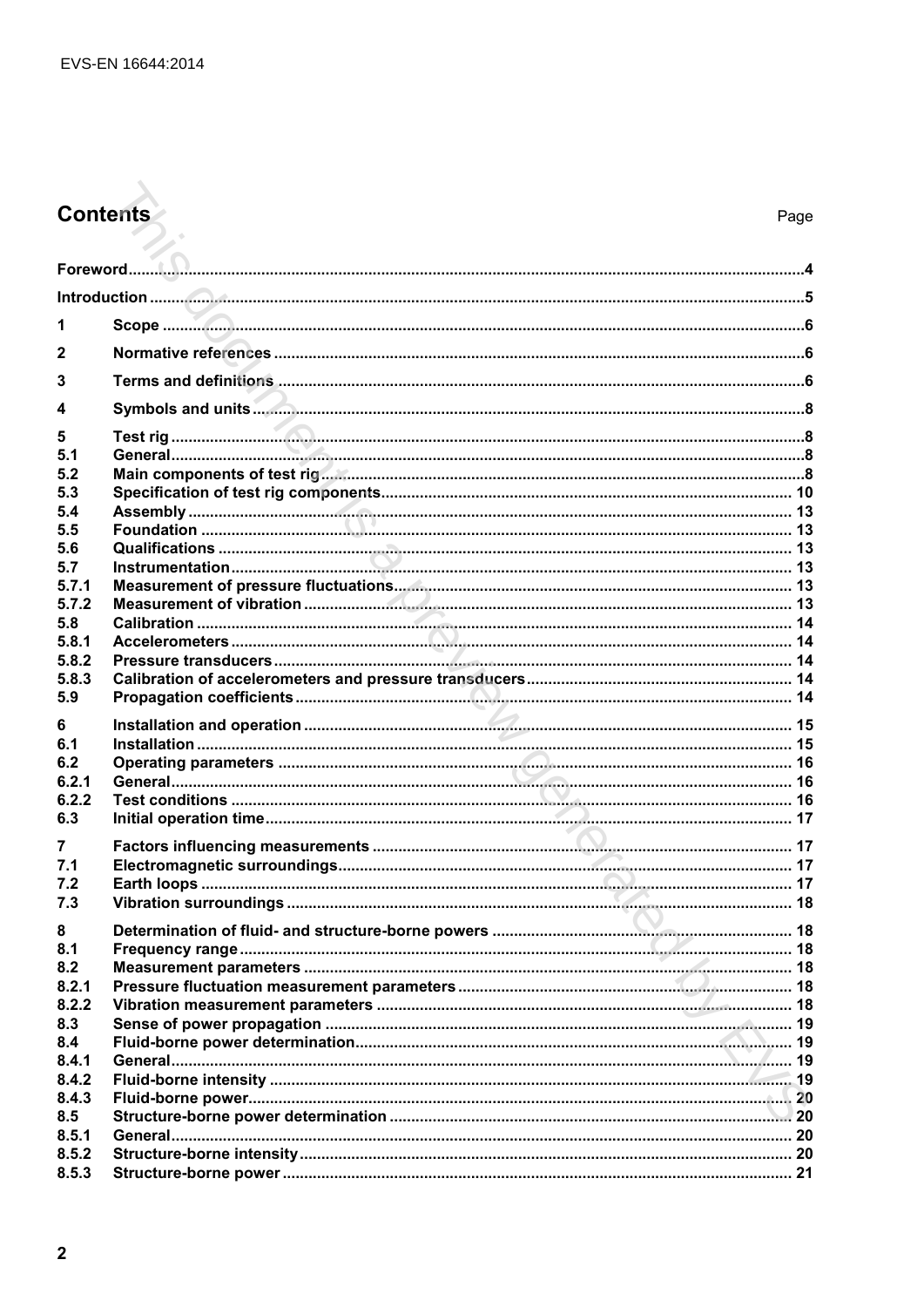| 8.6            |                                                                                |  |
|----------------|--------------------------------------------------------------------------------|--|
| 8.7            |                                                                                |  |
| 8.7.1          |                                                                                |  |
| 8.7.2          |                                                                                |  |
| 8.7.3<br>8.7.4 |                                                                                |  |
|                |                                                                                |  |
| 9              |                                                                                |  |
|                | Annex A (informative) Bending wave number and intensity dimensional constant23 |  |
|                |                                                                                |  |
|                | CIMBOS<br>ISIDED TONION<br>Paidways                                            |  |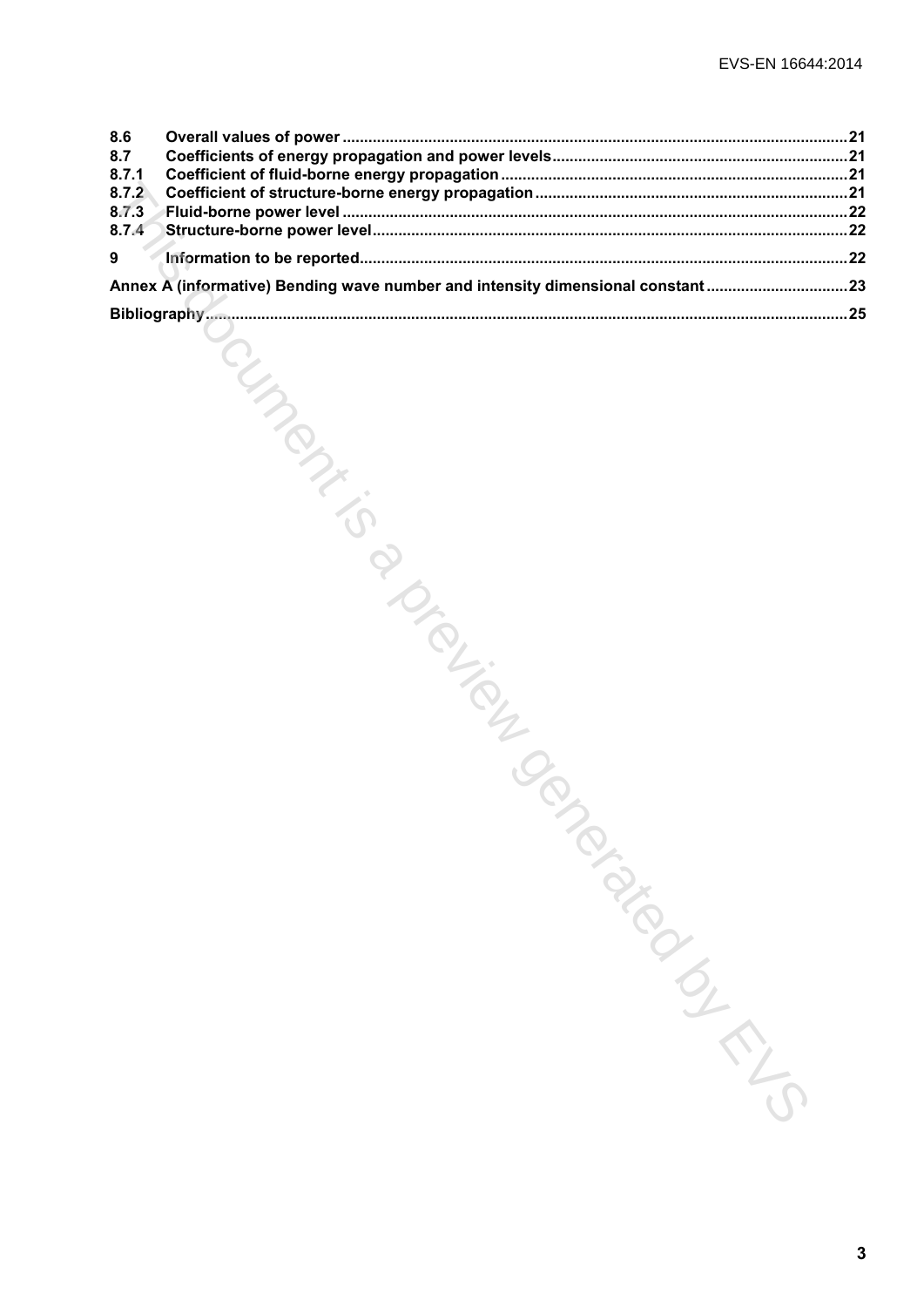# **Foreword**

This document (EN 16644:2014) has been prepared by Technical Committee CEN/TC 197 "Pumps", the secretariat of which is held by AFNOR.

This European Standard shall be given the status of a national standard, either by publication of an identical text or by endorsement, at the latest by June 2015 and conflicting national standards shall be withdrawn at the latest by June 2015.

Attention is drawn to the possibility that some of the elements of this document may be the subject of patent rights. CEN [and/or CENELEC] shall not be held responsible for identifying any or all such patent rights.

This document supersedes EN 1151-2:2006.

This standard replaces EN 1151-2:2006 as a result of the withdrawal of EN 1151-1 and the issuing of the EN 16297 series as its replacement and is expanded to include cooling systems.

According to the CEN-CENELEC Internal Regulations, the national standards organizations of the following countries are bound to implement this European Standard: Austria, Belgium, Bulgaria, Croatia, Cyprus, Czech Republic, Denmark, Estonia, Finland, Former Yugoslav Republic of Macedonia, France, Germany, Greece, Hungary, Iceland, Ireland, Italy, Latvia, Lithuania, Luxembourg, Malta, Netherlands, Norway, Poland, Portugal, Romania, Slovakia, Slovenia, Spain, Sweden, Switzerland, Turkey and the United Kingdom.

siem der der Registration der Registration der Registration der Registration der Registration der Registration der Registration der Registration der Registration der Registration der Registration der Registration der Regis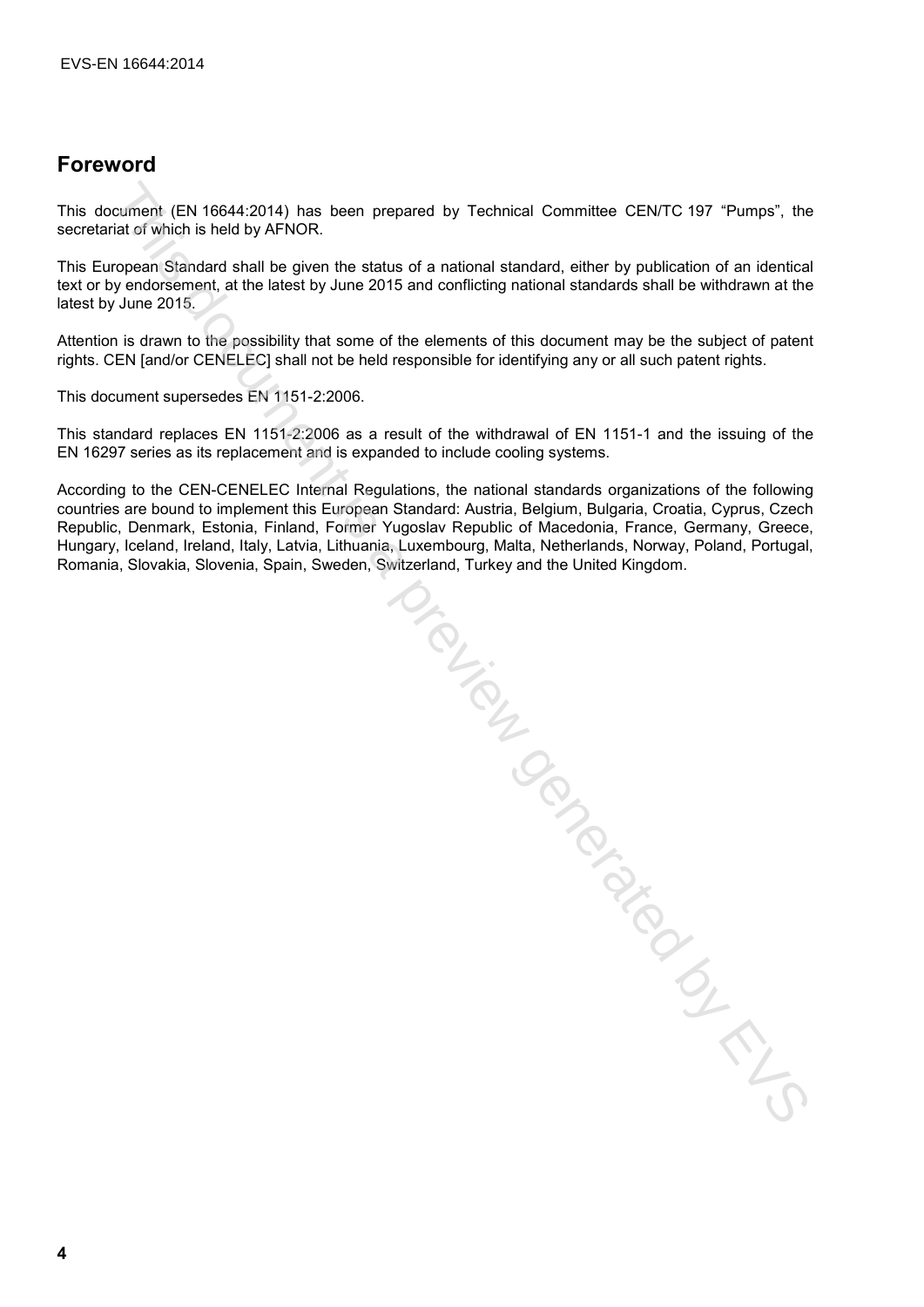# **Introduction**

This document covers the measurement of fluid and structure-borne noise as induced by small glandless circulators having a rated input of ≤ 200 W. It has been prepared in response to the need of having uniform procedures as requirements for noise levels especially in residential housing, tightened by national and European regulations. The issue of airborne noise is covered by other standards. This document covers the measurement of fluid and structure-borne noise as induced by small gli<br>circulations having a related input of z200 W. It has been prepared in measurement of the viring concerned by control and the